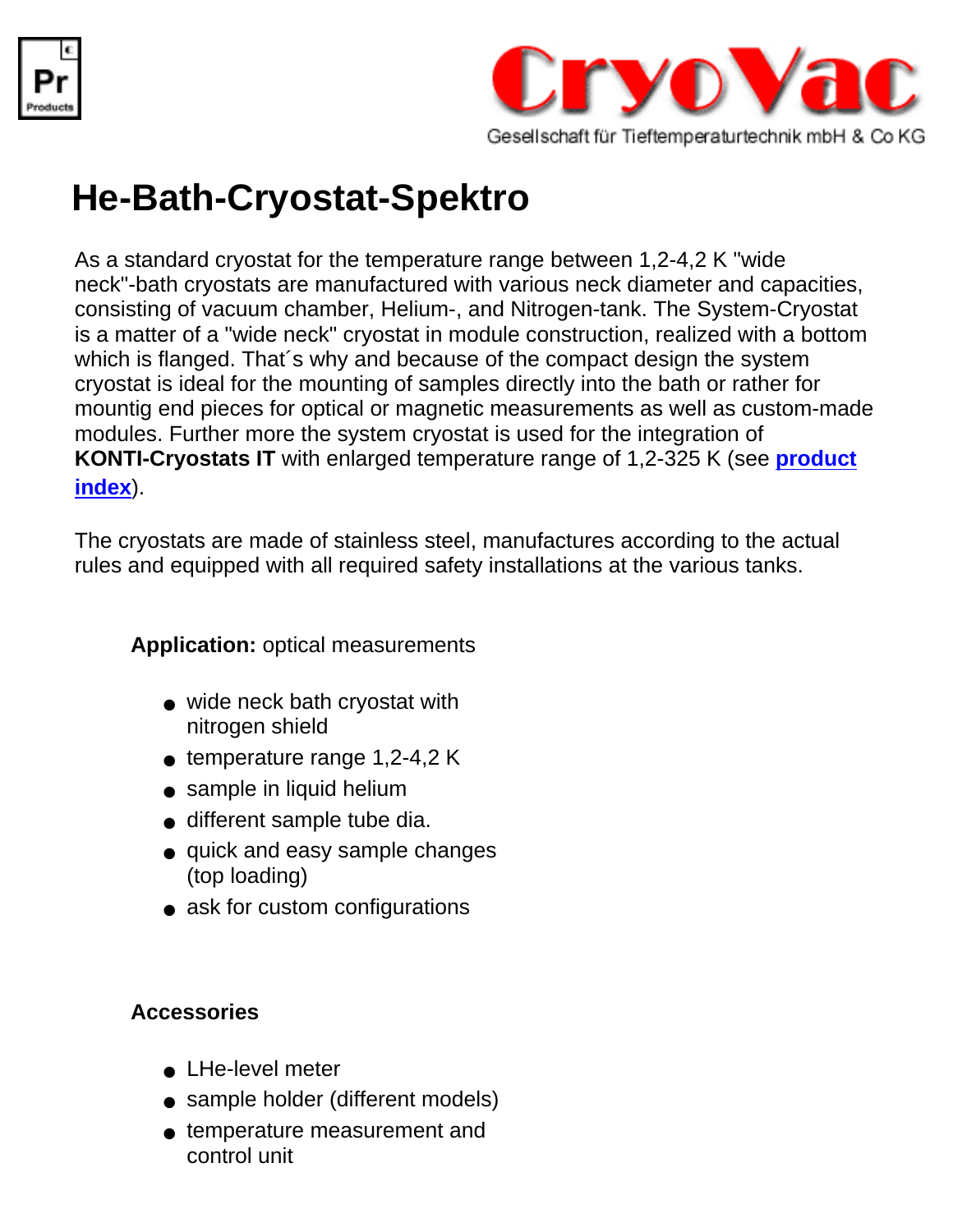- He-gas block valve
- He-vacuum pump
- HV-vacuum Pump unit

It has to be pointed out, that our cryostats are build after placing an order, exclusively. This gives us the opportunity to offer specially customer designed systems. Among our standard cryostats we are able to change dimensions and specifications or add completions specially for your requirements and experimental conditions, too. If there are questions about technical details do not hesitate to contact us.



Bath-Cryostat-Spektro

CryoVac GmbH & Co KG Heuserweg 14 D-53842 Troisdorf Fone: +49 (0) 22 41 4 76 83 Fax: +49 (0) 22 41 4 32 21 [cryovac@t-online.de](mailto:cryovac@t-online.de)